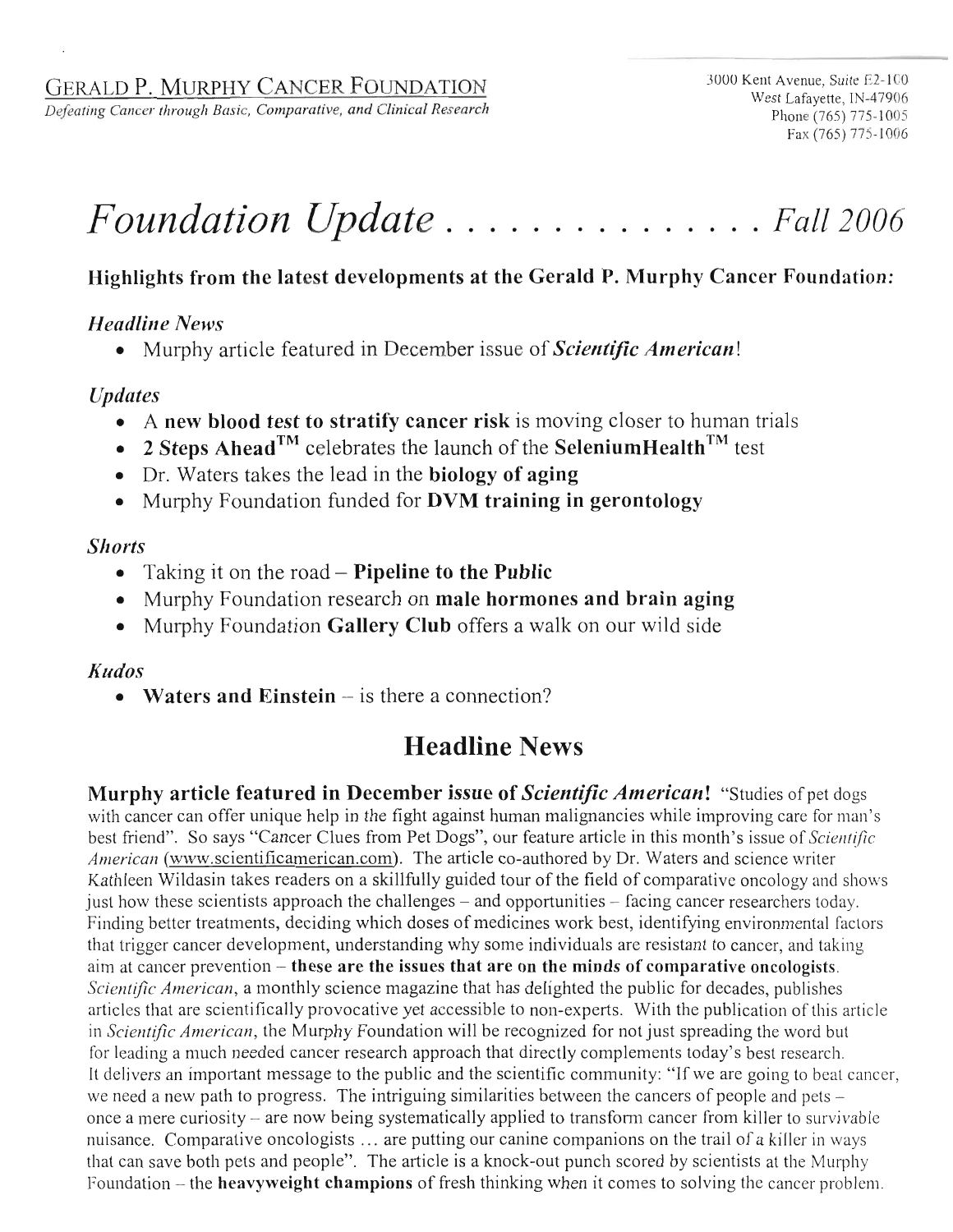# Updates

A new blood test to stratify cancer risk is moving closer to human trials. Our work over the last 7 years in dogs has led us to an important discovery - a simple blood test that can predict the amount of genetic damage within the aging prostate. The test measures an individual's inherent sensitivity to oxidative stress - the same type of oxidative stress that contributes to aging and cancer development. And now we are poised to see whether this non-invasive blood test (not something invasive like a prostate biopsy) can stratify men into low, medium, and high risk for the development of prostate cancer. Imagine the possibilities  $-$  if successful, we should be able to walk into a room full of young men and with a simple blood test tell each one of them if they are at low or high risk of developing prostate cancer as they grow older. Our inability to make this discrimination is recognized by scientists as the most serious obstacle to making rapid progress in finding the best way to prevent prostate cancer. Being able to accurately stratify men according to their risk will revolutionize the field of prostate cancer prevention and impact the lives of the more than 200,000 men who are diagnosed with prostate cancer each year in the US. The Foundation has now begun to design a 4-month **pilot study** of 60 men living in Indiana, which will generate the data needed to move the test closer to a large human trial, like the SELECT prostate cancer prevention trial.

2 Steps Ahead<sup>TM</sup> celebrates the launch of the SeleniumHealth<sup>TM</sup> test. On April 4, 2006, the first test that enables people to measure their dietary intake of the cancer-preventing nutrient selenium became commercially available. The test called **SeleniumHealth**<sup>™</sup> is made possible by a scientific discovery made by the Murphy Foundation and licensed to Bostwick Laboratories of Richmond, Virginia. Using the test, men can receive nutritional guidance in order to titrate their daily selenium intake to minimize their risk for prostate cancer. The breakthrough test is the product of the Foundation's 2 Steps Ahead<sup>TM</sup> Cancer Prevention Research Program. If you are interested in finding out more about the test, contact us at seleniumhealth $(\partial g$ pmcf.org.

Dr. Waters takes the lead in the biology of aging. Because most cancers develop in old tissues, scientists at the Murphy Foundation see the intersection of the fields of cancer and aging research as the best place to be to spawn fresh ideas about bow to prevent cancer. In January 2006, Dr. Waters was one of 85 scientists invited to participate in the **Gordon Research Conference on the Biology** of Aging in Ventura, CA. Dr. Waters presented a poster entitled "A New PATH to Progress": Unleashing the Pet Dog Population as a New Resource to Study Aging and Cancer". At the meeting, Dr. Waters was selected as **chairman** of an upcoming symposium on the biology of aging to be held at the 2007 Gerontology Society of America Meeting, the world's largest meeting of scientists and clinicians interested in aging.

The Murphy Foundation is funded for DVM training in gerontology. The Foundation has secured \$50,000 in funding to establish the first Gerontology Training Program for DVMs. Participants will receive a certificate from The Purdue Center on Aging and the Life Course for completing the 3-day course, which is taught by Dr. Waters and 5 other interdisciplinary faculty. The training program participants represent a special group of DVMs who are part of a nationwide network of veterinarians that the Foundation is building to conduct pet dog studies on cancer prevention, cancer treatment, and aging (PATH to Progress<sup>®</sup>). The Foundation believes that by **crosstraining** individuals in comparative medicine and aging it is making a wise investment in the next generation of scientists who will tackle cancer's thorniest issues.